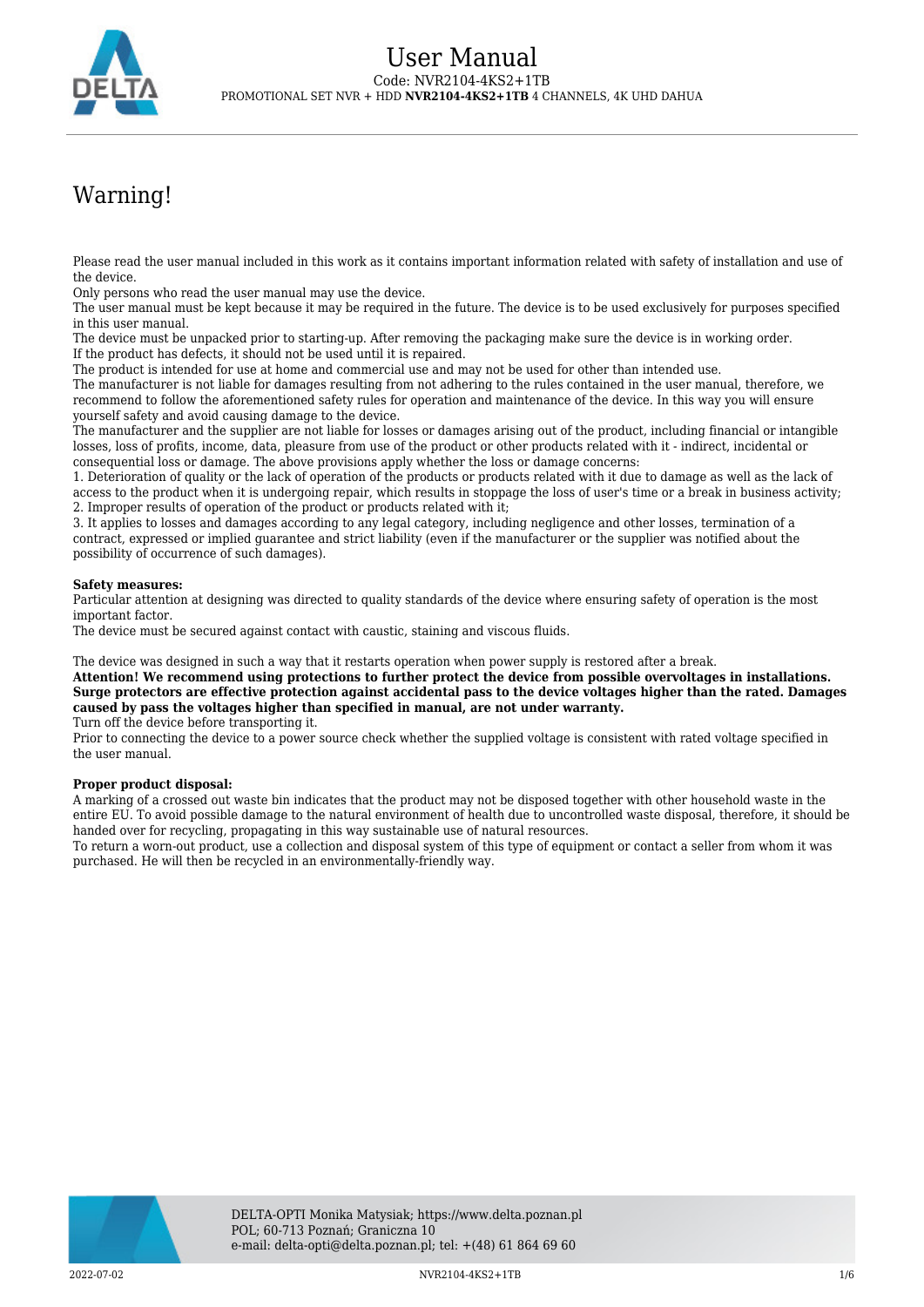

Promotional set for the NVR2104-4KS2 recorder with the HDD-WD10PURX hard disk.

The NVR2104-4KS2+1TB digital recorder is a professional device applicable in surveillance systems. The H.265 / H.264 video compression standard using to record video data, allows to get the best possible quality of recorded image at minimal network transfer and disk storage capacity. The menu options layout has been designed for all users, even beginners can easy navigate and change parameters in DVR settings without any problem.

The disk is designed for reliable 24-hour operation in CCTV surveillance systems. Serial ATA interface connection.



| Standard:                        | TCP/IP                                                                                                         |
|----------------------------------|----------------------------------------------------------------------------------------------------------------|
| Supported resolutions:           | max. 8.3 Mpx - 3840 x 2160 px, 4K UHD                                                                          |
| Video outputs:                   | 1 pcs HDMI<br>1 pcs VGA                                                                                        |
| Audio support:                   | 4 Channels - Audio from cameras                                                                                |
| Audio inputs:                    | 1 pcs CINCH                                                                                                    |
| Audio outputs:                   | 1 pcs CINCH                                                                                                    |
| Image compression method:        | H.265, H.264                                                                                                   |
| Supported hard drives:           | $1 \times 6$ TB SATA                                                                                           |
| Recording modes:                 | Manual, Motion Detection, Schedule                                                                             |
| Network protocols:               | HTTP, HTTPS, TCP/IP, IPv4/IPv6, UPnP, RTSP, UDP, NTP, DHCP, DNS, DDNS, IP<br>Filter, FTP, IP Search, ONVIF 2.4 |
| External storage devices backup: | Backup to USB drive (pendrive, external drive)                                                                 |
| Default admin user / password:   | admin / admin                                                                                                  |
| Default IP address:              | 192.168.1.108                                                                                                  |
| Web browser access ports:        | 80, 37777                                                                                                      |
| PC client access ports:          | 37777                                                                                                          |
| Mobile client access ports:      | 37777                                                                                                          |



DELTA-OPTI Monika Matysiak; https://www.delta.poznan.pl POL; 60-713 Poznań; Graniczna 10 e-mail: delta-opti@delta.poznan.pl; tel: +(48) 61 864 69 60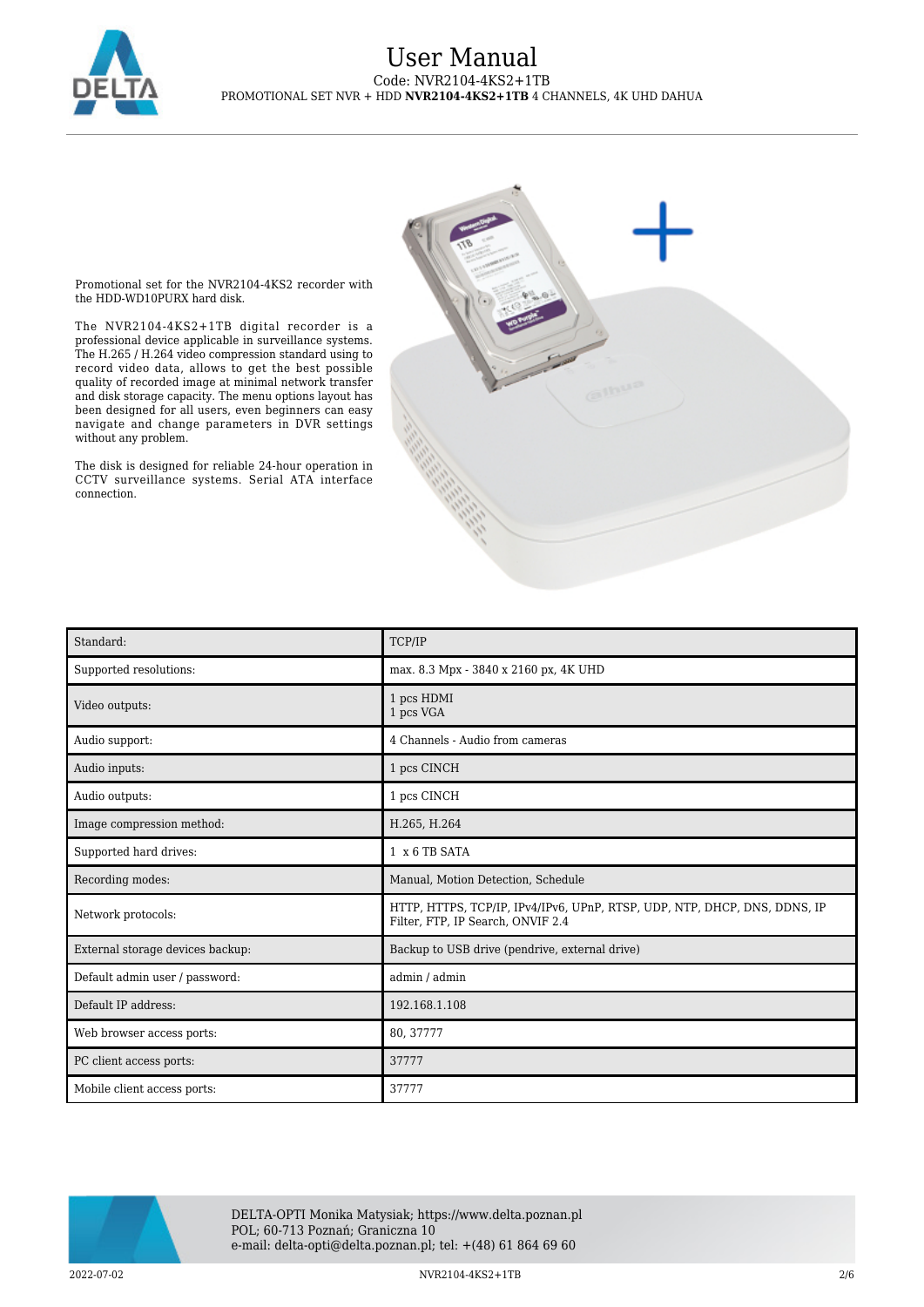

| <b>RTSP URL:</b>                       | rtsp://admin.hasho@192.168.1.108:554/cam/realmonitor?channel=1&subtype=0 -<br>Main stream<br>rtsp://admin:hasło@192.168.1.108:554/cam/realmonitor?channel=1&subtype=1 - Sub<br>stream                                           |
|----------------------------------------|---------------------------------------------------------------------------------------------------------------------------------------------------------------------------------------------------------------------------------|
| Searching and playback the records:    | Records searching: by time and events type. Records playback: forward, backward,<br>fast, slow<br>Advanced searching (to the one second accuracy)<br>All channels synchronous playback, Smart Search function                   |
| Bitrate:                               | max. 80 Mbps                                                                                                                                                                                                                    |
| Network functions:                     | Full support via network, Remote records copying, Web Server built-in<br>max. 128 on-line users                                                                                                                                 |
| Mobile phones support:                 | Port no.: 37777 or access by a cloud (P2P)<br>• Android: Free application DMSS<br>• iOS (iPhone): Free application DMSS<br>See how to configure the P2P function in Dahua recorders and how to enable the<br>mobile application |
| Alarm inputs / outputs:                | -                                                                                                                                                                                                                               |
| PTZ control:                           | IP Speed Dome Cameras                                                                                                                                                                                                           |
| Motion Detection:                      | 22 x 18 motion zones - after motion detection records detected channels only                                                                                                                                                    |
| USB:                                   | 2 pcs USB 2.0                                                                                                                                                                                                                   |
| Mouse support:                         | ✓                                                                                                                                                                                                                               |
| IR remote controller in the set:       |                                                                                                                                                                                                                                 |
| Power supply:                          | 12 V DC / 2 A (power adapter included)                                                                                                                                                                                          |
| Weight:                                | $0.43$ kg                                                                                                                                                                                                                       |
| Dimensions:                            | 205 x 205 x 48 mm                                                                                                                                                                                                               |
| Supported languages:                   | English, Bulgarian, Czech, Finnish, Greek, Polish, Romanian, Serbian, Slovenian,<br>Hungarian                                                                                                                                   |
| Country of origin:                     | China                                                                                                                                                                                                                           |
| Manufacturer / Brand:                  | <b>DAHUA</b>                                                                                                                                                                                                                    |
| Guarantee:                             | 3 years                                                                                                                                                                                                                         |
| HDD FOR DVR:                           |                                                                                                                                                                                                                                 |
| Capacity:                              | 1 TB                                                                                                                                                                                                                            |
| Interface:                             | Serial ATA/600                                                                                                                                                                                                                  |
| Spindle speed:                         | 5400 RPM IntelliPower                                                                                                                                                                                                           |
| Size format:                           | $3.5$ "                                                                                                                                                                                                                         |
| Cache memory:                          | 64 MB                                                                                                                                                                                                                           |
| Technology:                            | • NCQ - Native Command Queuing<br>· Allframe - Reducing video frame "loss" phenomenon                                                                                                                                           |
| Designed to continuous operation 24/7: | ✓                                                                                                                                                                                                                               |
| Weight:                                | $0.45$ kg                                                                                                                                                                                                                       |

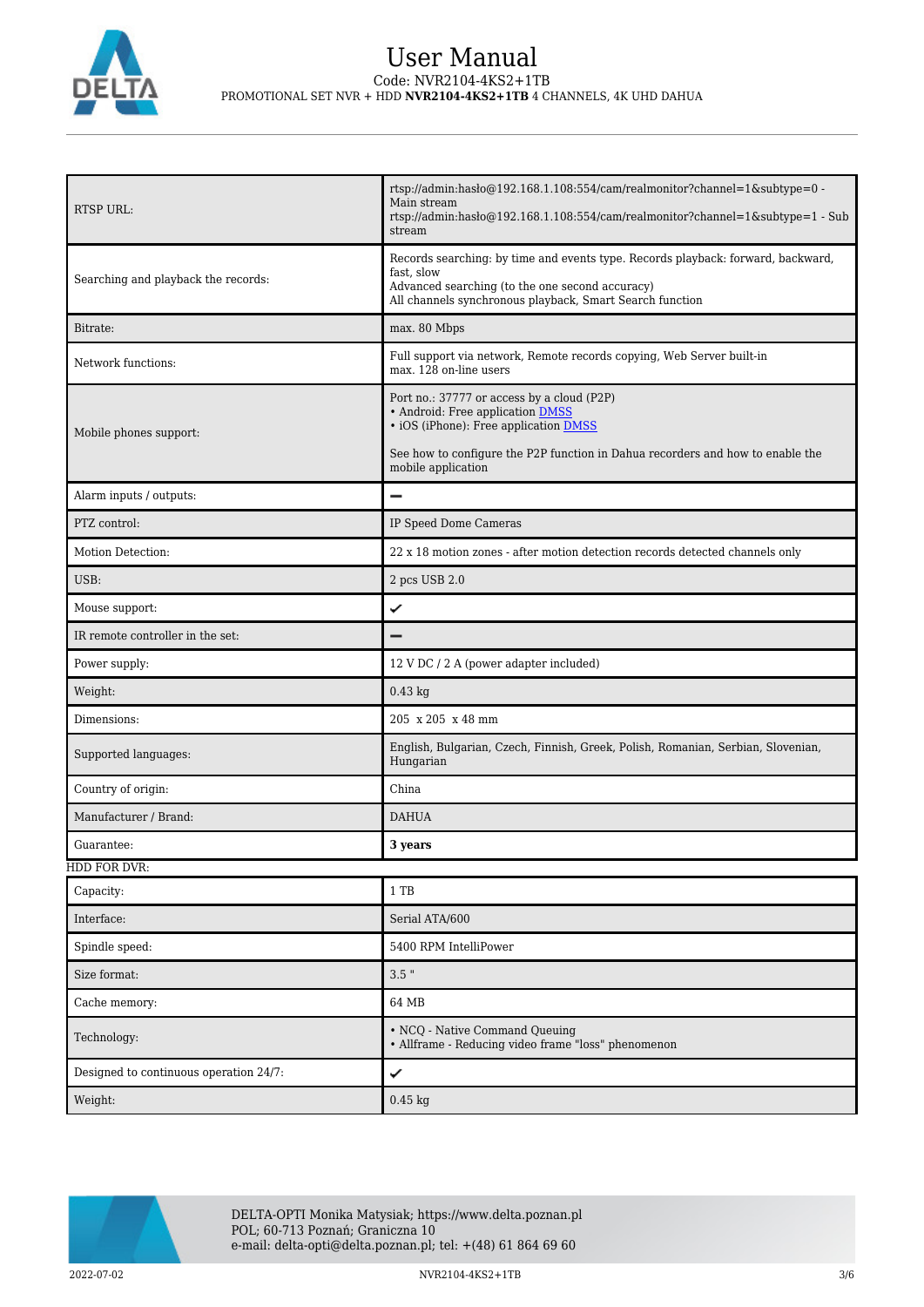

| Manufacturer / Brand: | Western Digital |
|-----------------------|-----------------|
| Guarantee:            | 2 years         |

DVR: Top view:



#### Rear panel:



In the kit:



DELTA-OPTI Monika Matysiak; https://www.delta.poznan.pl POL; 60-713 Poznań; Graniczna 10 e-mail: delta-opti@delta.poznan.pl; tel: +(48) 61 864 69 60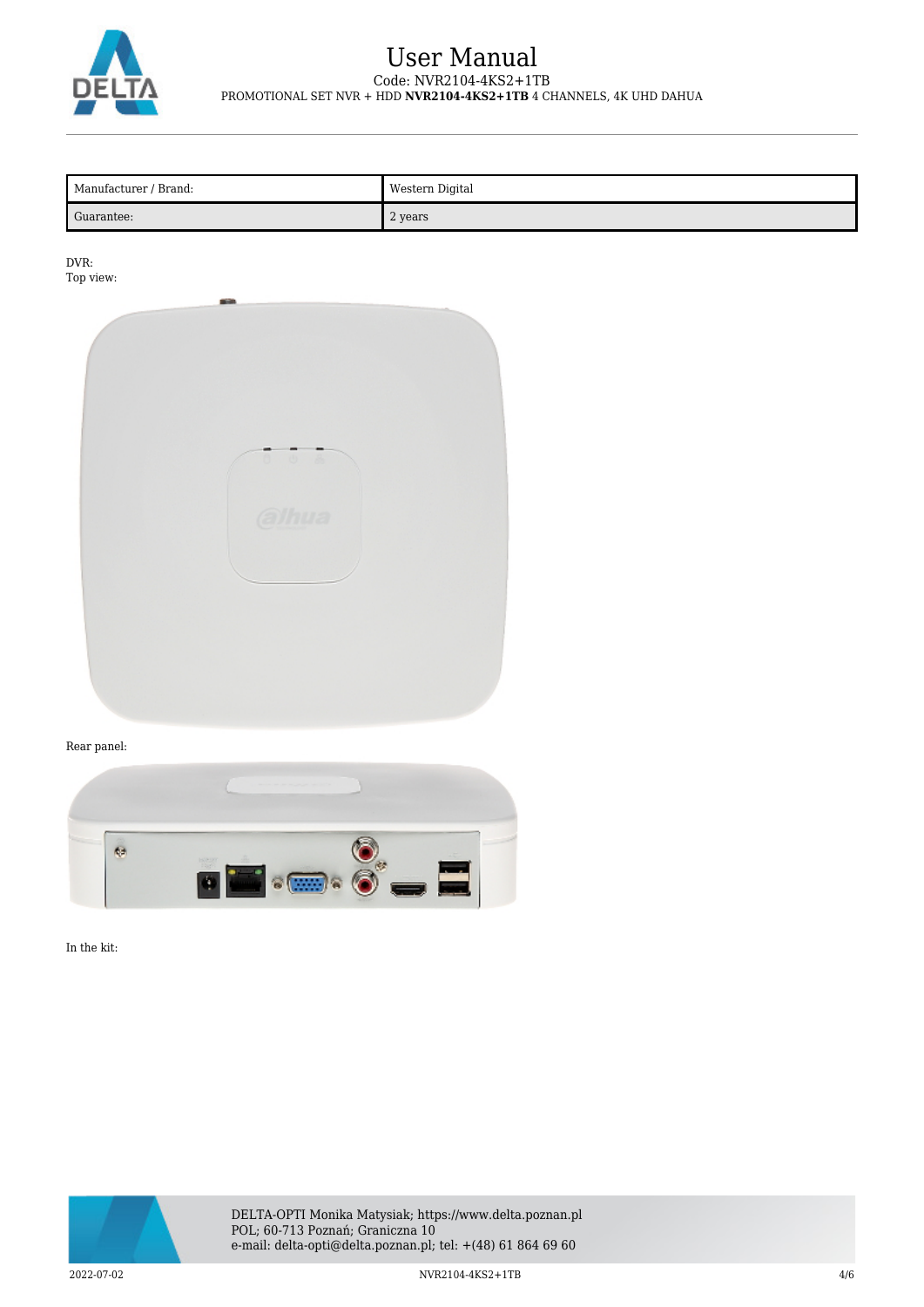



Example captures of device interface:





HDD FOR DVR:



DELTA-OPTI Monika Matysiak; https://www.delta.poznan.pl POL; 60-713 Poznań; Graniczna 10 e-mail: delta-opti@delta.poznan.pl; tel: +(48) 61 864 69 60

2022-07-02 NVR2104-4KS2+1TB 5/6